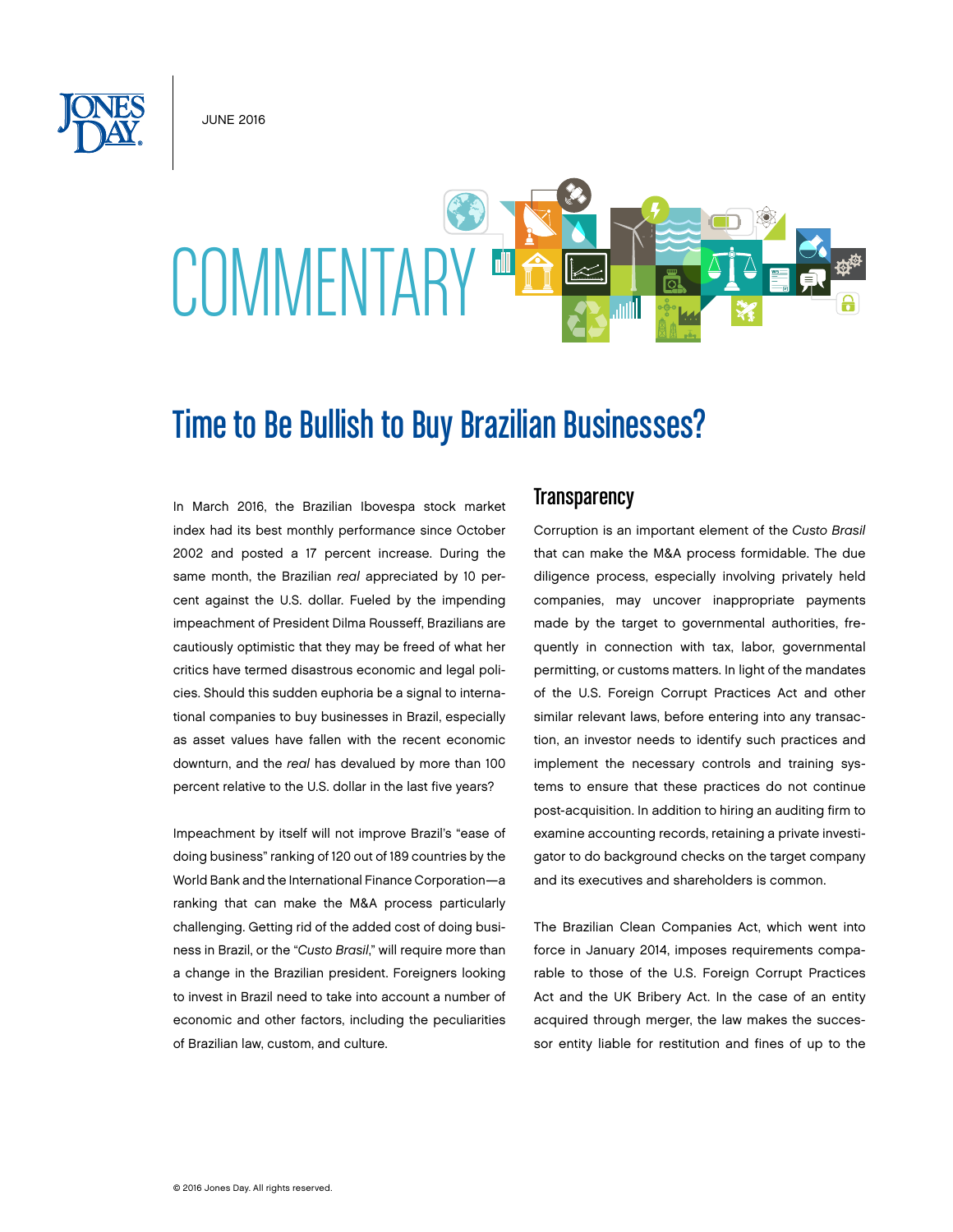value of the assets transferred in the transaction. In addition to the decrease in illicit practices as a result of the new law, investors can take some comfort that Brazilian executives, unlike many of their counterparts in other parts of the world (and unlike some Brazilian politicians!), when queried often will come clean and admit to their past questionable practices.

The lack of transparency also affects trust in judicial authorities. Because of concerns about transparency (whether perceived or actual) and inordinate delays in Brazilian courts, arbitration is the preferred dispute resolution mechanism in M&A agreements. If arbitration decisions will have to be enforced in Brazil (because a party's principal assets are in Brazil), the arbitration should be conducted on Brazilian soil; those rendered outside of Brazil must be "homologated" before Brazilian courts will enforce them. Arbitration in Brazil can be in the English language using international rules.

### Labor Laws

Another key part of the *Custo Brasil* is Brazil's complicated labor laws. They dictate the provision of various fringe benefits and terms of employment, including severance obligations upon termination. At-will employment is a concept that does not exist in Brazil.

Most employees in Brazilian companies are automatically members of the union that represents their industry or profession; the employer must comply with the requirements of the relevant collective bargaining agreements. Most companies have a large number of pending labor lawsuits (for example, a well-known international company with 18,000 employees in Brazil has 2,000 pending labor litigation matters).

Salaries for qualified executives can often be higher in Brazil than those for comparably situated executives in the United States, given the high cost of living and relative scarcity of educated professionals. If key executives are to be retained in management roles (particularly in the administrator role of a *limitada*, or limited liability company), some Brazilian lawyers suggest that "*pro-labore* agreements" might provide more flexibility than what would otherwise be required by employment agreements under Brazilian labor laws. Postemployment noncompetition obligations, however, are difficult to enforce and require payment of compensation during the noncompete period (noncompetition obligations imposed upon sellers of a business, in contrast, do not require payment of separate consideration).

Many companies seek to avoid labor law mandates by using independent contractors and sales representatives, who may later challenge their status in employee-friendly labor courts. Moreover, the Brazilian sales agency law requires payments upon termination equal to one-twelfth of all consideration paid to the sales representative during the lifetime of the relationship.

# **Taxation**

A third contributor to the *Custo Brasil* is the convoluted tax regime, with myriad taxes imposed at the national, state, and local levels. The difficulty in complying with the complicated tax system is compounded by aggressive tax planning. Many of these tax positions may be challenged years later, and they can be subject to high interest and penalty charges. Even if the likelihood of discovery and challenge of the tax position is remote, FIN 48 of the U.S. GAAP accounting standards requires U.S. companies to prepare financial statements where tax contingencies are accrued based on the assumption that all tax positions will in fact be examined by the appropriate taxing authority.

Tax planning is an important part of the Brazilian M&A process. To obtain partnership ("check the box") tax treatment for U.S. income tax purposes, the Brazilian entity acquired should be a *limitada* and not a *sociedade anônima* (corporation). Brazilian tax lawyers often recommend that acquisitions be structured by creating a Brazilian entity that acquires the shares of a target company, which merges into the target company at some point after the acquisition to secure certain tax advantages as part of the transaction.

# Civil Law Mandates

The civil law tradition of Brazil may also limit flexibility in structuring transactions. Buying the assets of a business as opposed to the equity interest of the company does not avoid successor liability for labor, tax, and other contingent liabilities. In fact, the acquiring company can be ensnared with group-wide liability for tax, labor, and environmental matters. As such, there is a heightened focus on applicable statutes of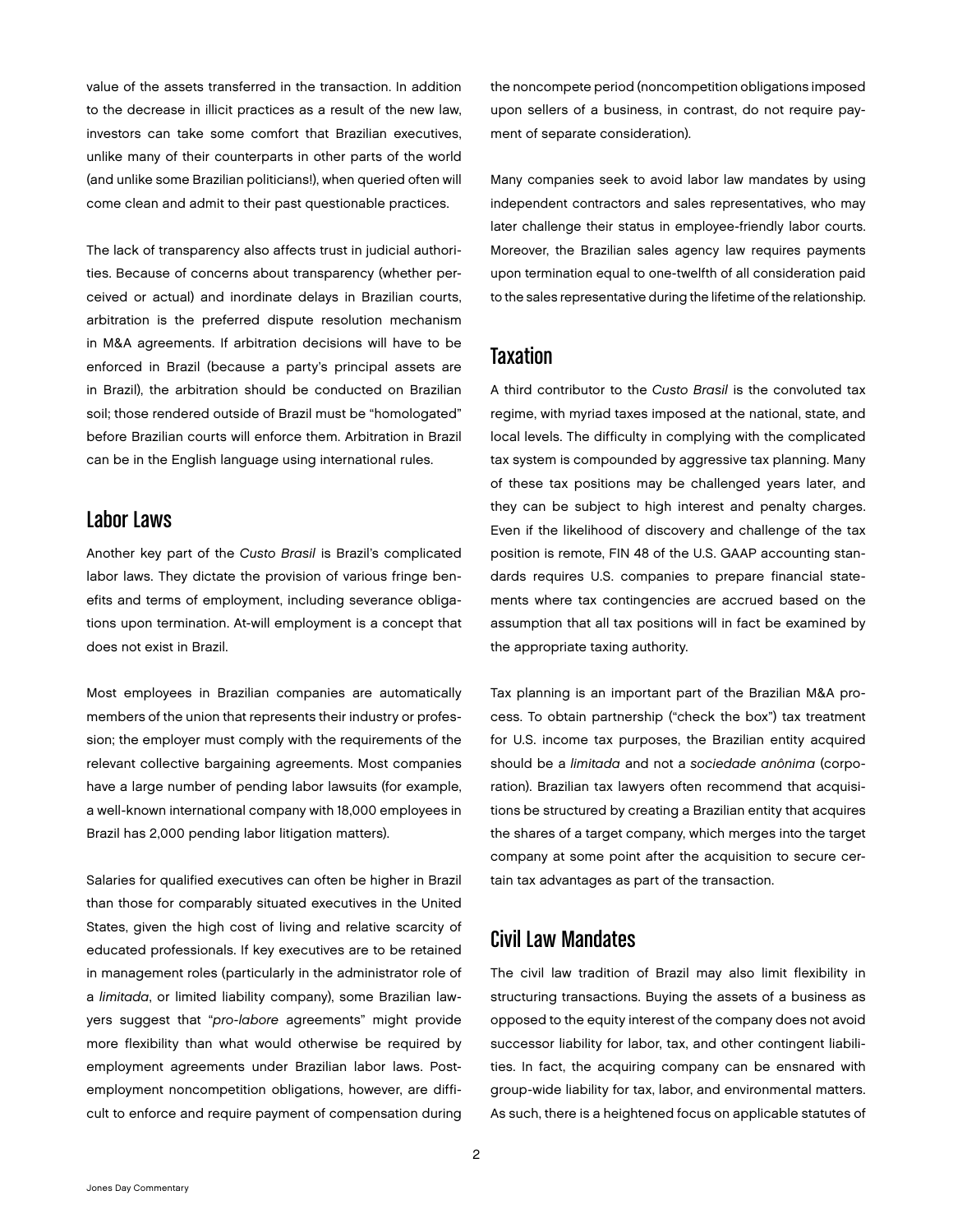limitations. For tax contingencies, there is generally a statute of limitations that covers tax liabilities for five full tax years, and for labor contingencies, the statute of limitations is generally five years for a current employee and two years from the date of termination for a former employee.

To guarantee repatriation of the original investment and dividends, an investment should be made with funds that are brought into Brazil and duly registered with the Brazilian Central Bank. Licensing transactions that result in payment of royalties on trademarks, patents, and know-how outside of Brazil must be registered with the INPI, the Brazilian patent and trademark office. Royalties between related parties on trademarks and other rights are often limited by the INPI. Under Brazilian law, know-how is not licensed, but rather deemed to be transferred by the party possessing the know-how.

### Antitrust Considerations

Brazil now requires prior approval by CADE, the Brazilian antitrust authority, of acquisitions surpassing certain statutory thresholds. Transactions in which the combined operations will result in a market share of more than 20 percent in the relevant market require the filing of a laborious "long form statement" that allows the authority more time to review the filing. From an operational and due diligence perspective, buyers need to take into account that there is greater scrutiny of anticompetitive behavior, including price fixing.

# Public Company Issues

Investment in publicly traded companies is affected by the rules of the CVM, the Brazilian securities and exchange commission, and the listing rules of the BM&F Bovespa. Acquisition of a controlling interest can trigger a mandatory tender offer for the free float of the publicly traded company. The bylaws of publicly traded companies can contain what is termed by Brazilian lawyers as "poison pill" provisions that extend such tender offer requirements to where only a 10 or 20 percent interest is acquired. In acquisitions where the target will remain publicly traded, the transfer agent of a publicly traded company may require certain information or other actions in order to register the shares in the name of the purchasing entity. Transfer agents sometimes also impose limitations and restrictions upon future transfers of shares.

### M&A Customs and Practices

The customs and practices surrounding Brazilian M&A agreements can be helpful to buyers. For example, asset or stock purchase agreements, unlike in the United States, often contain pro-buyer provisions indemnifying for all preclosing liabilities, with no cap or one equal to the purchase price, with baskets of less than one percent of the purchase price, and with indemnification time periods that typically range from three to five years. Escrows of between 15 and 30 percent of the purchase price for the indemnification term are not uncommon. The limited caps and time periods for indemnification and baskets that one sees in U.S. acquisition agreements, however, are gaining favor in Brazil. In addition, in cross-border M&A transactions where the target is Brazilian, New York, Delaware, or other U.S. state law may be used as the governing law of the transaction documents (as is often the case in other Latin American countries).

Brazilian law generally requires that contracts governed by Brazilian law specify payments in Brazilian *reais*. In cross-border transactions governed by laws other than those of Brazil, to avoid some of the complications that might result from fluctuating exchange rates, it may still be advisable to fix the purchase price in the Brazilian currency. Fixing the price in local currency is consistent with a valuation that is based on revenues and costs in local currency and simplifies the process of introducing the correct amount of funds for Central Bank registration purposes.

A final important matter that cannot be ignored is that negotiating transactions in Brazil often becomes a process where the counterparties get to know each other. As such, the process generally is longer than one would see in the United States or Europe. Getting down to business immediately or aggressive negotiating tactics with "take it or leave it" stances are usually counterproductive and do not facilitate getting the deal done.

*This* Commentary *is adapted from an article that appeared in the May 2016 issue of the Cleveland Metropolitan Bar Association's* Bar Journal*, which was adapted from an article the author published in* Bloomberg BNA's Mergers & Acquisitions Law Report*, Vol. 19, No. 13, pp. 490-491 (March 28, 2016). Copyright 2016.*